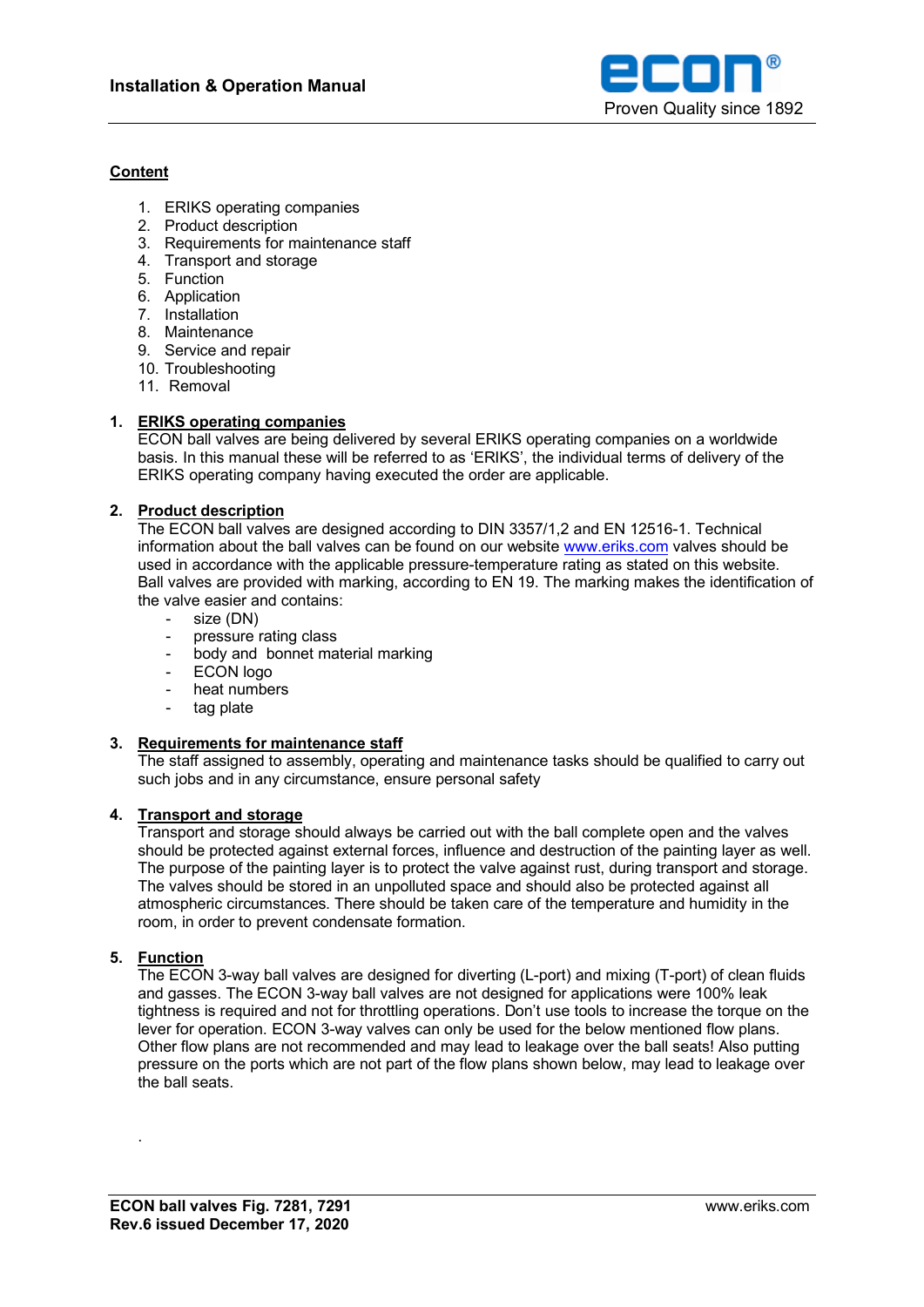



### **6. Application**

The ECON ball valves are used for industrial systems (clean gasses and liquids). The valves are designed for standard operating conditions. For the use of extreme conditions e.g. aggressive or abrasive media, it is recommended to mention this at the ordering stage, to verify whether the valve is suitable. The installation designer is responsible for the valve selection, suitable for the working conditions. The valves are unsuitable, without written permission of an ERIKS company, to apply for hazardous media as referred into regulation (EC) No 1272/2008.

### **7. Installation**

During the assembly of the ball valves, the following rules should be observed:

- make sure before an assembly that the ball valves were not damaged during the transport or storage.
- make sure that applied ball valves are suitable for working conditions, medium used in the plant and the right system connections, according to pressure and temperature limits as per the tag plate.
- to take off dust caps if the valves are provided with them.
- prior to mounting, flush and/or clean the pipeline to remove all accumulated extraneous maters, which maters shall damage to the seats and ball surface.
- for a correct functioning, the valve must be stress free connected to the pipeline, supports must be arranged to prevent any additional stress, caused by the weight of the valve or the pipeline.
- check the flow direction T- or L-type on the stem, the closing direction mark is shown on the handle. Please see flow plans for possible flow directions.
- the valves are allowed for  $0^{\circ}$ -90°-180°-270°-360° by turning the handle based on the different flow plans. The valves are allowed locking in every 90° turn.
- this valve can be operated by actuator. Before mounting the actuator the stem (gland), nut(12) has to be secured by the stop-lock-cap(13). Then the actuator must be directly mounted on ISO 5211 mounting pad without any adapter or bracket. Make sure the mounted actuator must not cause a thrust load on the valve stem(5).
- if the valve is used for a high pressure difference over the connections, contact an ERIKS company for advice.

### **8. Maintenance**

Before starting any service jobs, make sure that the medium supply to the pipeline is cut off, pressure was decreased to ambient pressure, the pipeline is completely cleaned and ventilated and the plant is cooled down. Always keep safety instructions in mind and take all personal safety precautions.

During maintenance, the following rules should be observed:

- keep always personal safety precautions in mind and always use appropriate protection e.g. clothing, masks, gloves etc.
- be alert that the temperature still can be very high or low and can cause burns.
- check the valve on all possible leaking possibilities.
- dust, grease and medium residual, must be frequently cleaned of the valve body and all moving parts, such as stem to maintain all operating functions.
- check if all bolts and nuts are still fastened.
- be alert that the ball valve can trap pressurized fluids in the ball cavity, when in closed position.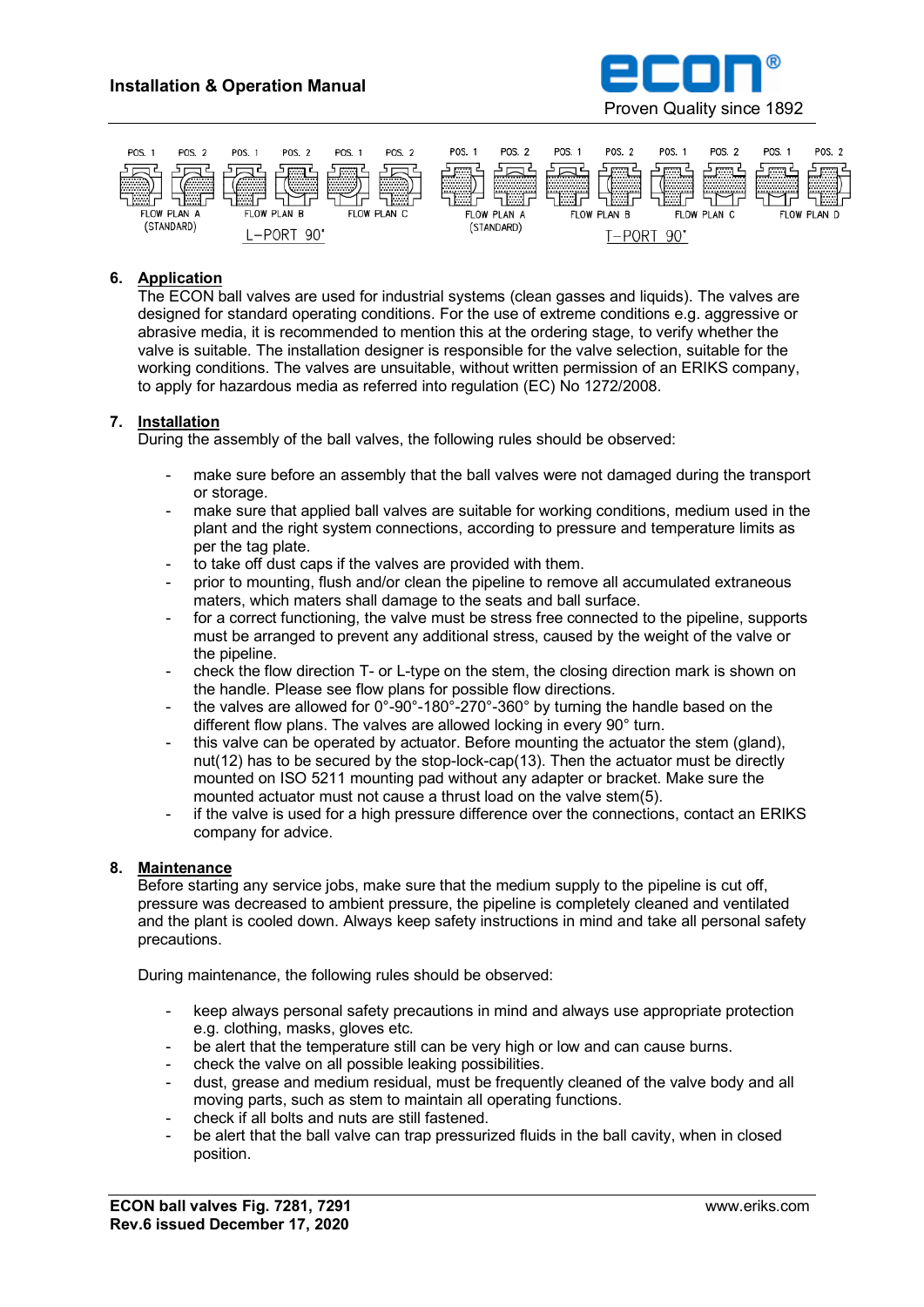

- if required replace the stem seal, for safety reasons we recommend that the valves only can be repacked when depressurized, drained and ventilated.
- the thickness of body and bonnet must be checked to ensure safety operation at an interval of at least three months.
- 1) Re-tighten packing
	- For maximum stem packing life, proper packing adjustment procedure must be followed:
	- Should a leakage occur at the gland packing, retighten the stem(gland), nut(12).
	- $\bullet$  Take care that the stem nut(12) are not tighten too much; normally the leakage can be stopped by simply turning the stem nut(12) by  $30^0$  to  $60^0$ .



- 2) Replacement of seats and seals.
	- A) Disassembly
	- ⚫ before disassembly, make sure to discharge any hazardous media from the valve inside body cavity.
	- ⚫ remove valves from pipeline.
	- Remove handle nut(12), handle(15), washer(14), stop-lock-cap(13), stem nut(12), Belleville washer(11), gland(10), bushing(9)
	- Remove all end cap(2), body gasket(19), ball seat(4), ball(3).
	- Push stem(5) down into the body cavity and remove, then remove stem seal-ring(6), V-ring packing(8) from the body(1).

**Caution**: Use care to avoid scratching the surface of stem and packing chamber.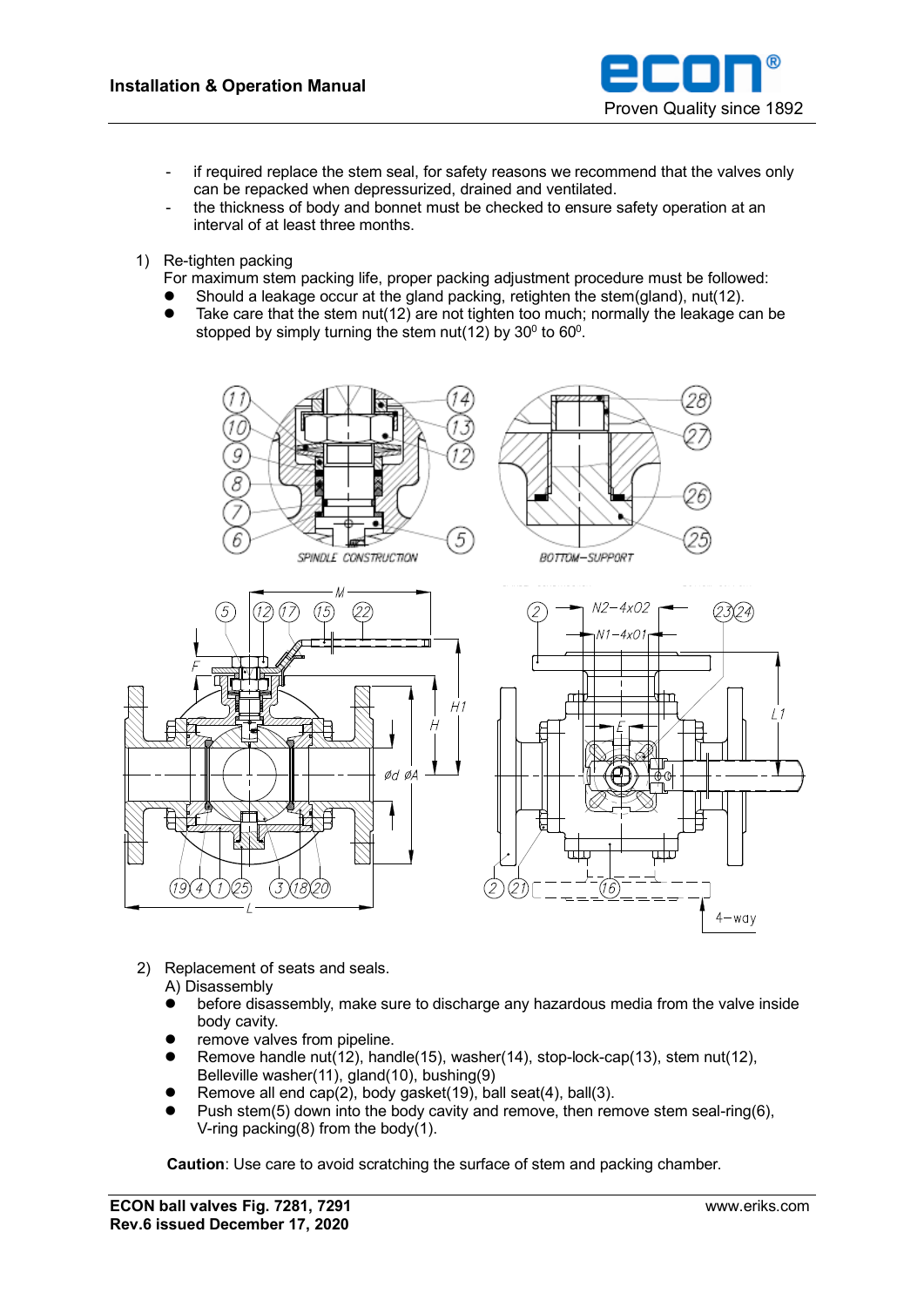

### B) Reassembly

- ⚫ Reassembly process is reverse sequence of disassembly.
- ⚫ Clean and inspect all parts, full replacement of all soft parts (seats and seals) are strongly recommended.
- ⚫ Tighten the body bolt (21) crosswise using the torque figure in Table 1+2
- Tighten the stem nut (12) using the torque figures in Table 3.
- Cycle the valve slowly with gentle back and forth motion to build gradually to full quarter turn.
- ⚫ If possible, test the valve, then cycle valve several times before resuming service.

Table 1: Torque body bolting data for DIN PN16/40 drilled valves

| <b>Valve Size</b> |              | Bolting(1)            | A193-B7 & A193-B8 |             |          | Bolting(2)         | A193-B7 & A193-B8 |                          |                          |
|-------------------|--------------|-----------------------|-------------------|-------------|----------|--------------------|-------------------|--------------------------|--------------------------|
| <b>PN16</b>       | <b>PN40</b>  | Specification         | N.m               | In.Ib       | QTY      | Specification      | N.m               | In.Ib                    | QTY                      |
| <b>DN15</b>       |              | M8*1.25               | $14 - 19$         | $126 - 168$ | $4x4=16$ |                    |                   |                          |                          |
| <b>DN20</b>       |              |                       |                   |             | $4x4=16$ |                    |                   |                          |                          |
| <b>DN25</b>       |              | M <sub>10</sub> *1.5  | $28 - 38$         | 252~336     | $4x4=16$ |                    |                   |                          |                          |
| <b>DN32</b>       |              |                       |                   |             | $4x4=16$ |                    |                   |                          | 4                        |
| <b>DN40</b>       |              | M <sub>12</sub> *1.75 | $50 - 67$         | 442~589     | $4x4=16$ | M8*1.25            | $14 - 19$         | $126 - 168$              | 4                        |
| <b>DN50</b>       |              |                       |                   |             | $4x4=16$ |                    |                   |                          | 4                        |
| <b>DN65</b>       |              |                       |                   |             | $4*5=20$ |                    |                   | $\overline{\phantom{0}}$ |                          |
| <b>DN80</b>       |              | M14*2                 | $80 - 107$        | 709~945     | $4x4=16$ | M <sub>16</sub> *2 | $127 - 170$       | 1126~1500                | 4                        |
|                   | <b>DN80</b>  |                       |                   |             | $8*5=40$ |                    |                   | $\overline{\phantom{0}}$ | $\overline{\phantom{a}}$ |
| <b>DN100</b>      |              | M16*2                 | $127 - 170$       | 1126~1500   | $6*3=18$ | M20*2.5            | 248~331           | 2200~2932                | $4*2=8$                  |
|                   | <b>DN100</b> |                       |                   |             | $8*5=40$ |                    |                   | -                        |                          |

Table 2: Torque body bolting data for ANSI Class150/300 drilled valves

| <b>Valve Size</b> |              | Bolting(1)                 | A193-B7&<br>A193-B8 |             |            | Bolting $(2)$ | A193-B7&<br>A193-B8 |             |         |
|-------------------|--------------|----------------------------|---------------------|-------------|------------|---------------|---------------------|-------------|---------|
| Class<br>150      | Class<br>300 | Specification              | N.m                 | In.Ib       | <b>QTY</b> | Specification | N.m                 | In.Ib       | QTY     |
| $\frac{1}{2}$     |              | 5/16-18UNC-2A              | $12 - 17$           | $106 - 152$ | $4x4=16$   |               |                     |             |         |
| $\frac{3}{4}$     |              |                            |                     |             | $4x4=16$   |               |                     |             |         |
| $A$ $"$           |              | 3/8-16UNC-2A               | $25 - 33$           | $221 - 292$ | $4x4=16$   |               |                     |             |         |
| 1.1/4"            |              |                            |                     |             | $4x4=16$   |               |                     |             | 4       |
| 1.1/2"            |              | 1/ <sub>2</sub> -13 UNC-2A | $58 - 77$           | $513 - 679$ | $4x4=16$   | 5/16-18UNC-2A | $12 - 17$           | $106 - 152$ | 4       |
| יירי              |              |                            |                     |             | $4x4=16$   |               |                     |             | 4       |
| 2.1/2"            |              |                            |                     |             | $4x5=20$   |               |                     |             |         |
| 3"                |              | 9/16-12UNC-2A              | $84 - 111$          | 740~986     | $4x4=16$   | 5/8-11UNC-2A  | $116 - 154$         | 1024~1366   | 4       |
|                   | 3"           |                            |                     |             | $8*5=40$   |               |                     |             |         |
| 4"                |              | 5/8-11UNC-2A               | $116 - 154$         | 1024~1366   | $6*3=18$   | 3/4-10UNC-2A  | 209~278             | 1847~2462   | $4*2=8$ |
|                   | 4"           |                            |                     |             | $8*5=40$   |               |                     |             |         |





3" CLASS 150 (PN16) 3" CLASS 300 (PN40)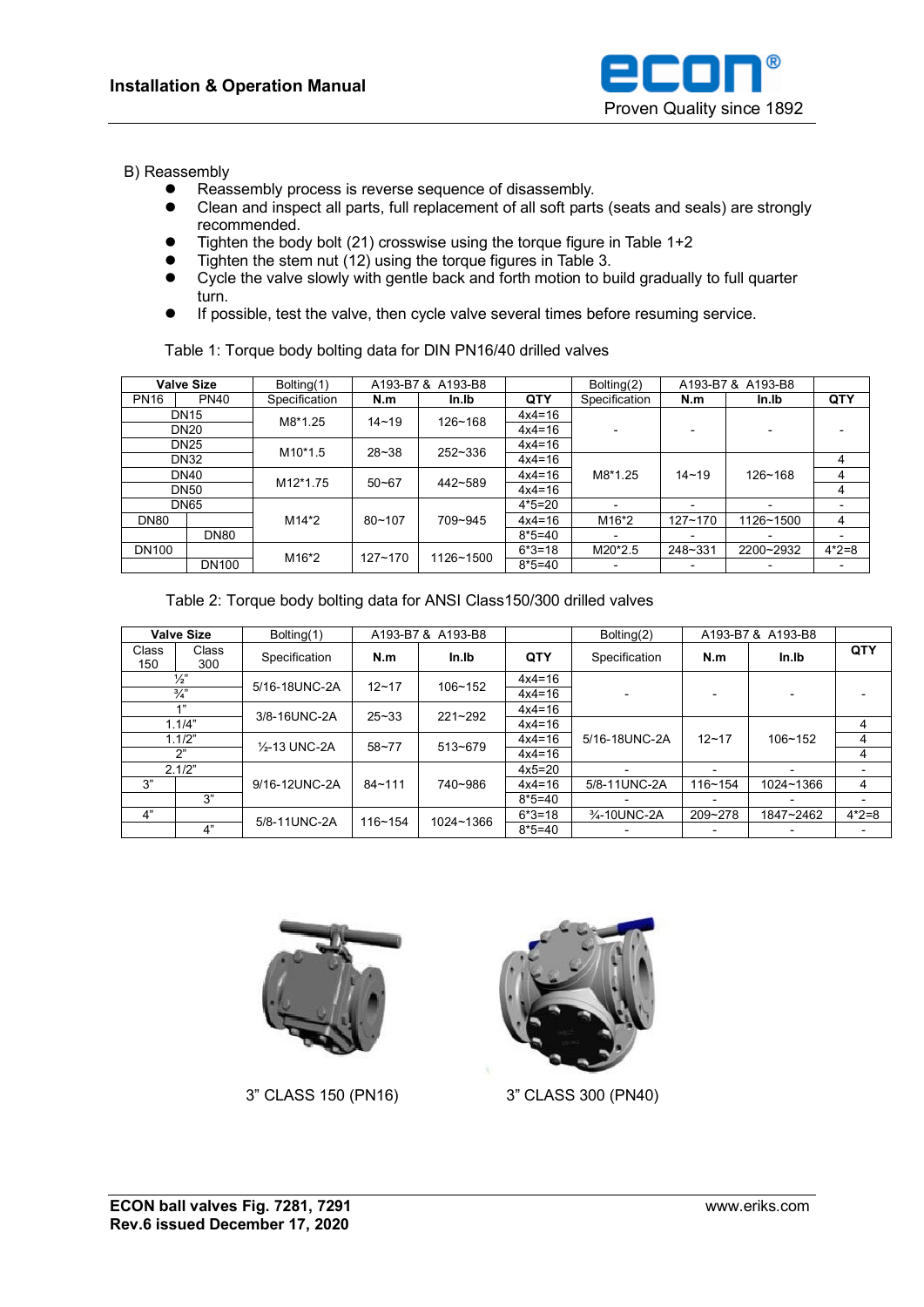

| <b>Valve Size</b> | N.m            | In.Ib          |
|-------------------|----------------|----------------|
| <b>DN15</b>       | $8,0 \sim 9,0$ | $71 - 89$      |
| <b>DN20</b>       | $8.0 - 9.0$    | $71 - 89$      |
| <b>DN25</b>       | $10 \sim 13$   | $89 - 115$     |
| <b>DN32</b>       | $10 \sim 13$   | $89 - 115$     |
| <b>DN40</b>       | $16 \sim 19$   | $142 - 168$    |
| <b>DN50</b>       | $16 \sim 19$   | $142 \sim 168$ |
| <b>DN65</b>       | $22 \sim 25$   | $195 - 221$    |
| <b>DN80</b>       | $22 \sim 25$   | $195 - 221$    |
| <b>DN100</b>      | $29 - 32$      | $257 - 283$    |

Table 3: Torque figures for stem nut tighten

## **9. Service and repair**

All service and repair jobs should be carried out by authorized staff, using suitable tools and user shall use valve packing, gasket, bolt and nut of the same size and material as the original one.

- welding repair and drilling of the valve is forbidden.
- it is forbidden to replace seats or seals when the valve is under pressure.
- before you replace seats or seals you have to clean the areas where you have to place the seats or seals.
- after replacement of seats or seals it is necessary to check the valve operation and tightness of all connections. Tightness test should be carried out.
- after installation, the valve should be checked and maintained periodically at least every 3 months, depending on the medium.

|  |  | 10. Troubleshooting |
|--|--|---------------------|
|--|--|---------------------|

It is essential that the safety regulations are observed when identifying the fault.

| <b>Problem</b>             | <b>Possible cause</b>        | <b>Corrective measures</b>     |  |
|----------------------------|------------------------------|--------------------------------|--|
| No flow                    | The ball valve is closed     | Open the ball valve            |  |
|                            | Dust caps were not removed   | Remove dust caps               |  |
| Little flow                | Valve not completely open    | Open valve completely          |  |
|                            | Piping system clogged        | Check piping system            |  |
| Valve difficult to operate | Stuffing box seal too tight  | Slacken nut                    |  |
|                            | Wrong direction of rotation  | Turn counter clockwise to open |  |
|                            | Ball seat damaged by foreign | Replace the ball seats         |  |
|                            | particles.                   |                                |  |
|                            | Expanded medium behind the   | Cool down the ball valve       |  |
|                            | ball                         |                                |  |
| Leakage across the stem    | Stuffing box gland slack     | Tighten stuffing box gland, if |  |
|                            |                              | necessary renew stuffing box   |  |
|                            |                              | packing                        |  |
| Leakage across valve seat  | Valve not properly closed    | Pull lever tight without tools |  |
|                            | Seat damaged by foreign      | Replace the ball seats         |  |
|                            | particles                    |                                |  |
|                            | Medium contaminated          | Clean valve and install dirt   |  |
|                            |                              | screen                         |  |
| Operating failure          | Packing too tight            | Loosen gland nut               |  |

### **11. Removal**

All dismantled and rejected valves cannot be disposed with household waste. The valves are made of materials which can be re-used and should be delivered to designated recycling centers.